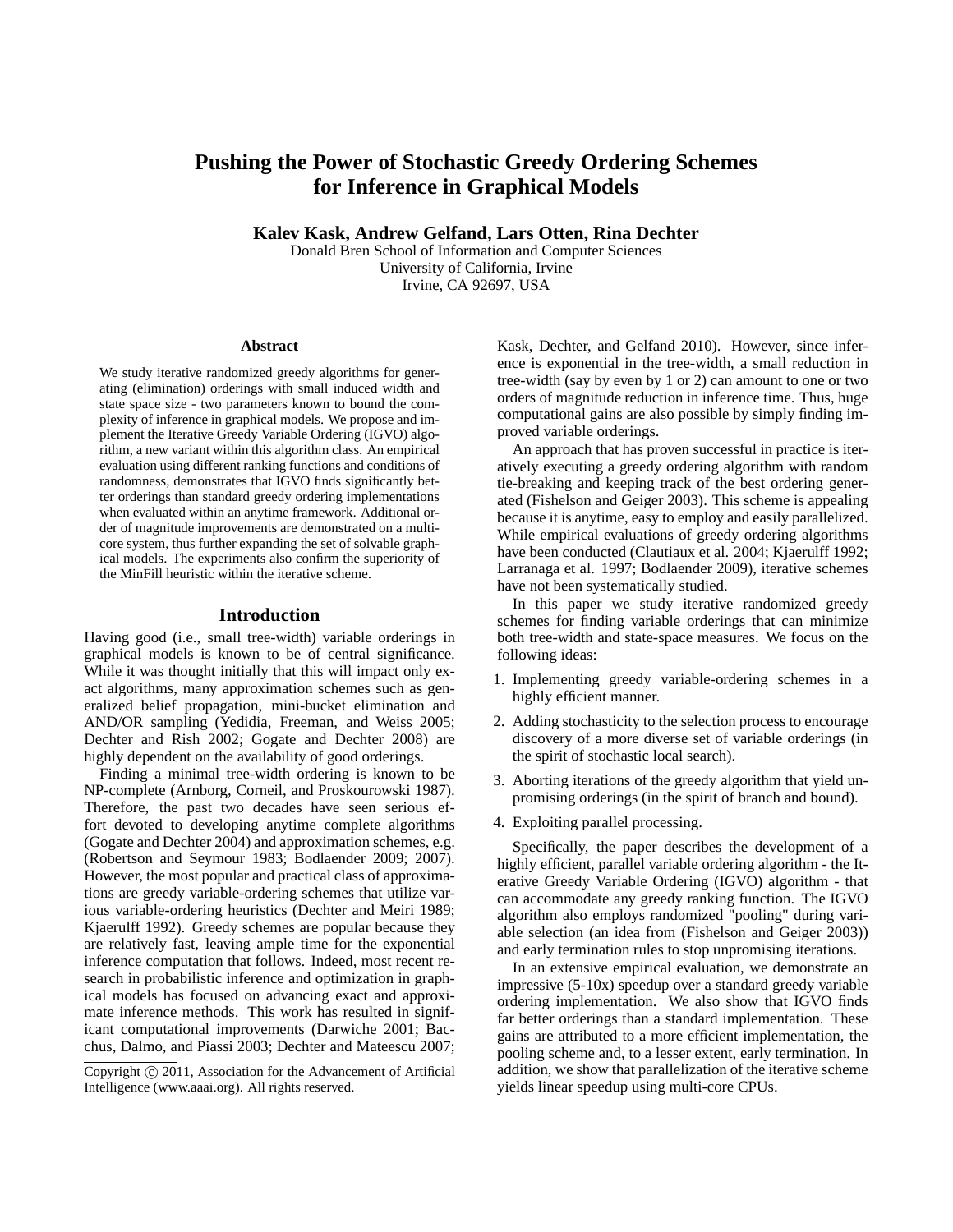# **Background**

A **graphical model**  $\mathcal{R}$  is a 4-tuple  $\mathcal{R} = \langle X, D, F, \otimes \rangle$  that specifies variables, (finite) domains and functions. The arguments of a function is its *scope*. It represents the combination of all its functions:  $\otimes_{i=1}^r \hat{f}_i$ . For example, for Bayesian or Markov networks, the functions are probabilities and the combination operator is multiplication.

The **primal graph** of a graphical model associates a node with each variable and connects any two nodes appearing in the same scope. The set of neighbors of  $v$  in a graph  $G = (V, E)$  is denoted  $N_G(v) = \{w \in V | \{v, w\} \in E\}$ and the neighbors including v itself is denoted  $N_G[v] =$  $N_G(v) \cup \{v\}$ . We assume that the reader is familiar with graph concepts, such as cycles, chords and cliques.

DEFINITION **1.** *Variable ordering, Simplicial variable - An ordering of a graph*  $G = (V, E)$  *is a bijection d* :  $V \rightarrow$  $\{1, 2, ..., n\}$ , where  $|V| = n$ . An ordered graph is a pair  $(G, d)$ , where  $d = V_{(1)}, ..., V_{(n)}$  is an ordering. A vertex  $v \in V$  *is called* **simplicial***, if the set of its higher ordered neighbors*  $\{w|\{v, w\} \in E \land d(w) > d(v)\}$  *forms a clique. An elimination ordering d if perfect, if all*  $v \in V$  *are simplicial.*

Note that we often denote the nodes  $V$  by the variables of the graphical model  $X$ . A variable ordering  $d$  induces a sequence of supergraphs of G, defined as follows.  $G_0 = G$ , and for all  $1 \leq i \leq n$ ,  $G_i$  is the graph obtained from  $G_{i-1}$ by adding edges so that all vertices in  $C_i = N_{G_{i-1}}(X_i) \cap$  $\{X_{i+1},...,X_n\}$  are pairwise connected. New edges added during the elimination process are called fill edges.  $F_i$  =  $E(G_i) \setminus E(G_{i-1})$  is the set of fill edges added during step i. Note that graph  $G_n$  is chordal and the set  $C_i$  is a clique. The process of obtaining graph  $G_i$  from  $G_{i-1}$  is referred to as *eliminating* vertex  $X_{(i)}$ .

DEFINITION **2.** *Induced width, Treewidth - Given an ordered graph*  $(G,d)$ *, the induced width of*  $X_{(i)} = |C_i|$ *. The width of an ordering is*  $w(d, \mathcal{R}) = \max_{i=1}^{n} |C_i| - 1$ . The induced width of a graph,  $w^*$ , is the minimal induced *width over all possible orderings. Treewidth is identical to induced-width and we will use those terms interchangeably.*

DEFINITION **3.** *Total State Space - The* total state space *of an elimination order d with respect to a graphical model*  $\mathcal R$  *is:*  $s(d, \mathcal R) = \sum_{i=1}^n s(X_{(i)}, G_i)$  *where*  $s(X_{(i)}, G_i)$  =  $\prod$  $, G_i) =$  $\left\| u \in N_{G_i} [ X_{(i)} ] ~\middle| D(u) \right\|$  is the space needed to eliminate node  $X(i)$  from  $G_i$  and  $D(u)$  is the domain of node  $u$  (Kjaerulff *1992).*

### **Greedy Variable Ordering (GVO) Algorithms**

The general greedy variable ordering (GVO) scheme constructs an ordering as follows. A vertex  $v$  is greedily selected according to a heuristic ranking function. This vertex is placed into the first position of the ordering, its neighbors are connected and it is then eliminated. Then a second vertex is selected, placed into the next position of the ordering and eliminated. This process is repeated until all vertices have been eliminated. At each step, more than one vertex may be of minimum cost under the heuristic ranking function. In such cases, the vertex to be eliminated is selected



Figure 1: Histogram of induced width and state space size observed over 20,000 iterations of MinFill with random tiebreaking on problem *largeFam3-15-54* (3511 variables).

randomly from the set of minimum cost vertices - i.e. random tie-breaking is used.

Vertex selection is guided by a heuristic ranking function. Using different ranking functions amounts to building elimination orders via different greedy algorithms. The following are three common ranking functions.

- 1. **MinFill** Cost The number of fill edges added. Specifically,  $MF(v) = |F_v|$ , where  $F_v$  is the set of fill edges that would be added if variable  $v$  were to be eliminated.
- 2. **MinDegree** (also known as MinInduced-Width) Cost The degree of variable  $v$  in the current fill graph. Specifically,  $MD(v) = deg(v)$ .
- 3. **MinComplexity** Cost The complexity of variable elimination. Specifically,  $MC(v) = \prod_{u \in N_G[v]} d(u)$ , where  $d(u)$  is the domain size of u. This ranking function is designed to minimize the total state space size.

# **The Iterative GVO (IGVO) Algorithm**

In this section, we describe our iterative GVO (IGVO) algorithm. We begin by motivating the need for iterative randomized algorithms. We then give an algorithmic description of the basic randomized GVO algorithm, which is a subroutine of IGVO. Last, we describe the primary differences between IGVO and existing GVO schemes. This includes a description and complexity analysis of two implementation details that yield significant speedup.

#### **Demonstrating Variability**

Consider the histogram shown in Figure 1, which contains the empirical distribution of widths over 200000 runs of GVO using the MinFill ranking function on a particular Markov network. It is typical of the variability in both width and state-space size observed while running our greedy scheme on instances from linkage analysis, and shows the induced widths of the orderings found (against the left vertical axis) and the (log of) the minimum and maximum state space size for each induced width found (right vertical axis). For most of the width values, there is a wide range of state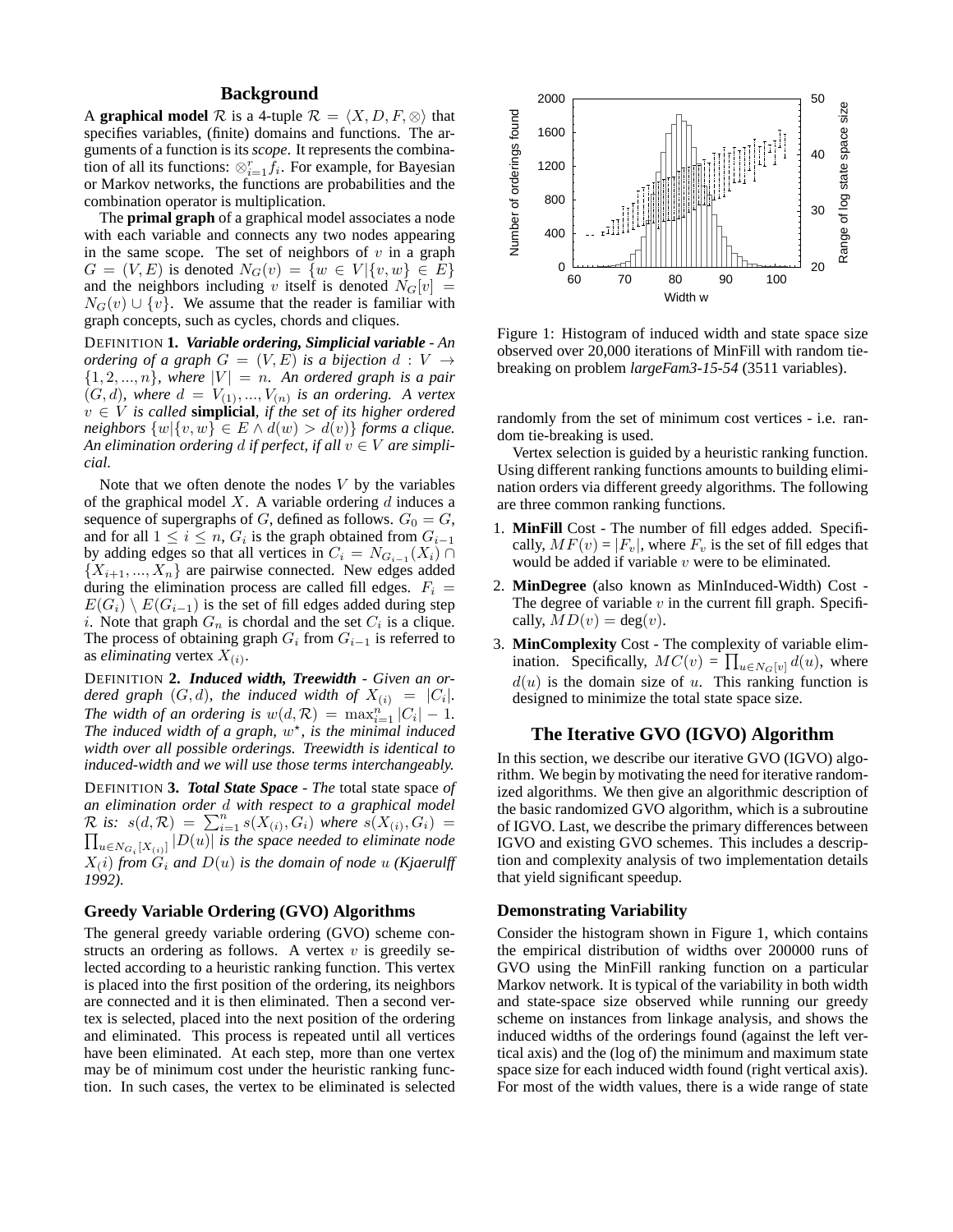space sizes; moreover, there is a significant overlap between state space sizes of neighboring widths. As expected we also see strong correlation between width and state space size as width gets smaller, the state space size declines. This variability encourages the use of randomness in an iterative search for low width and low state space variable orderings and also demonstrates the need for early termination. The IGVO algorithm is described next.

#### **Algorithmic Description**

The basic randomized GVO algorithm is presented in Figure 2. The algorithm utilizes any ranking function  $VC(X)$ , such as the min-fill, min-degree or min-complexity heuristics described above. The algorithm has a total of  $n$  iterations, where  $n$  is the number of variables in the graphical model. At each iteration a variable is selected for elimination. Any simplicial variables in the graph are always eliminated (item 2a) because their elimination does not introduce any new fill edges and increase the width of an ordering (Robertson and Seymour 1983). If there are no simplicial variables (item 2b), a pool of the  $p$  variables having the smallest variable cost (wrt. the given ranking function) are identified. A variable  $X$  is randomly selected from this pool with probability proportional to its cost. The variable selected is added to the ordering (step 4) and the graph is updated by removing the variable and adding the necessary fill edges (step 3).

The GVO algorithm is a subroutine in the main iterative algorithm presented in Figure 3. The iterative algorithm uses an objective function  $C(d, R)$  to compare different variable orderings. The objective function can be either the induced width of the ordering (i.e.  $C(d, R) \equiv w(d, R)$ ) or the total state space of the ordering (i.e.  $C(d, R) \equiv s(d, R)$ ). After every iteration, the variable ordering found is compared to the best ordering found so far and the best ordering is retained. The cost of a partial ordering is also evaluated in every iteration of the GVO. If this cost exceeds the current upper bound, UB, GVO is terminated as completing the variable ordering will lead to an inferior one. We refer to discontinuing the GVO in this manner as *Early Termination*. Since an execution of GVO is independent of other executions (except for the early termination condition), the main iterative algorithm also executes multiple runs of GVO in parallel.

### **Key Enhancements**

The iterative GVO algorithm differs from standard GVO algorithms in the following ways:

- 1. **Randomization by pooling** Randomization is introduced into the basic variable selection step. This allows our algorithm to select variables that are non-optimal according to the heuristic ranking function. This is similar to the idea used in (Fishelson and Geiger 2003), but their work is based on elimination cost only.
- 2. **Early termination** Our algorithm improves upon naive iterative greedy implementations by terminating inferior variable orderings.

# Algorithm **Greedy Variable Order (GVO)**

**Input:** Graphical model  $R$ , its primal graph  $G=(V, E)$ , a ranking function  $VC(X)$ , pool size p, exponent e, Objective Function  $C(d, R)$  and Upper Bound  $UB$ **Output:** A variable ordering  $d = (X_{(1)}, ..., X_{(n)})$ . • **Initialize:** Set  $d = \emptyset$ ,  $W = V$ .

- **For**  $k = 1, ..., n$ , do, using filled graph  $G_{k-1}$ :
- 1. **If:**  $C(d, R) > UB$ , *Terminate Early*
- 2. Select a variable  $X$  to eliminate:
	- (a) If: any simplicial variables in  $W$ , pick one as  $X$ ,
- (b) **Else:** Order the variables from  $W$  according to cost  $VC$ . Let  $P$  be a pool of the  $p$  lowest cost variables. Select  $X$ from  $P$  with probability:  $VC(X)^e/\sum_{Y\in P} VC(Y)^e.$
- 3. Eliminate X from  $G_k$ : connect neighbors of X, remove X.
- 4. Set  $W = W \setminus \{X\}$  and  $d(k) = X$ .
- **Return:** d

Figure 2: The Greedy Variable Ordering (GVO) Subroutine

Algorithm **Iterative Greedy Variable Ordering (IGVO) Input:** Graphical model  $R$ , a cost function  $VC(X)$ , pool size  $p$ , exponent  $e$ , number of threads  $m$ , Objective Function  $C(d, R)$  and Upper Bound UB, timeout/# iterations. **Output:** A partial variable order  $d_0 = (X_{(1)}, ..., X_{(m)})$ . • **Initialize:** Let  $d^*$  be the best ordering known at any point, and  $UB = C(d^*, r)$  be its cost. Let G be the primal graph of R. • **On** m **threads** execute : 1. Compute  $d = GVO(R, G, VC, p, e, UB)$ . 2. If  $C(d, R) < UB$ , set  $d^* = d$  and set  $UB = C(d, R)$ . • **Return:**  $d^*$ 

Figure 3: The Iterative GVO (IGVO) Algorithm

- 3. **Optimizing the efficiency of GVO** A significant reduction in run-time is obtained due to the following algorithmic improvements.
	- Adding fill edges to the graph has complexity of  $O(deg^3)$  because the adjacency of all pairs of neighbors of  $X$  must be checked. By keeping all adjacency lists sorted, we can reduce this to  $\overline{O(2 \cdot deg^2)}$ , where deg is the degree of the variable being eliminated.
	- When using the MinFill ranking function, the number of fill in edges (MinFill removal cost) must be updated every time a variable is eliminated. Rather than recomputing the MinFill cost of all vertices, this is typically done by recomputing the MinFill cost of only the neighbors of X and the neighbors of  $N_G(X)$ . Updating costs in this fashion is wasteful, since there are only 3 cases where the MinFill cost actually changes. Assuming that  $X$  is being eliminated, the 3 updates are:
	- (a) For every variable w and u, such that  $(w, u) \in E$ ,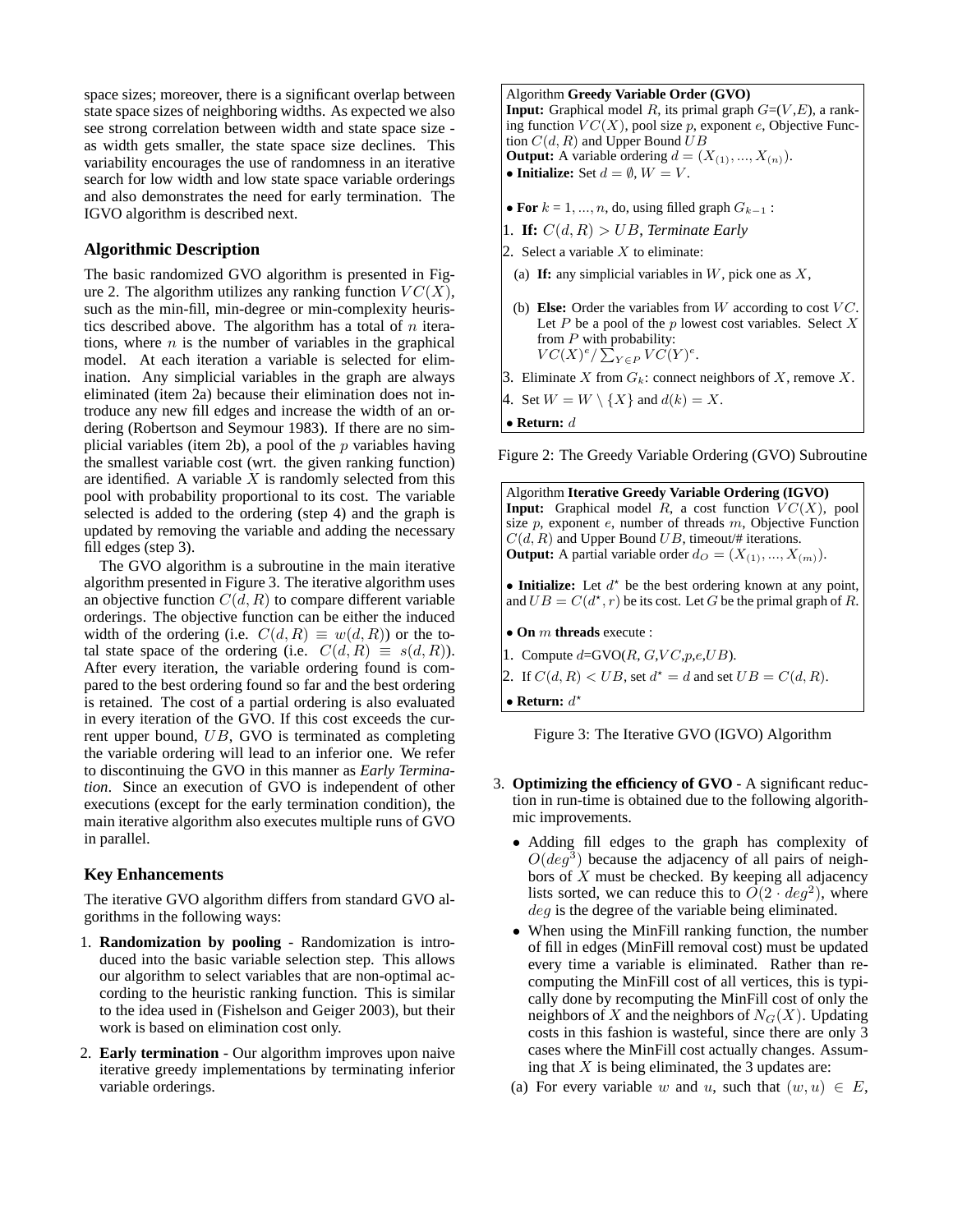$(u, X) \in E$ ,  $(w, X) \notin E$ , subtract 1 from u.

- (b) For every fill edge  $(u, v)$  added, for every w such that  $(w, u) \in E$ ,  $(w, v) \notin E$ , add 1 to u.
- (c) For every fill edge  $(u, v)$  added, for every w such that  $(w, u) \in E$  and  $(w, v) \in E$  were not added, subtract 1 from  $w$ .

The first case can be handled as fill edges are added at no overhead. The second and third add complexity  $O(n f \cdot 2 \cdot deg)$  where nf is the number of fill edges added.

- 4. **Combined objectives** The algorithm can consider both tree-width and state space size as objectives in searching for variable orderings that minimize both the time and space of inference computations.
- 5. **Parallelism** The algorithm is clearly massively parallel and can exploit the multi-core architecture of modern CPUs.

The above enhancements were incorporated into our implementation of the randomized GVO algorithm with MinFill ranking function. The complexity gains resulting from point 4 is summarized in the following theorem:

**Theorem 1.** *The complexity of GVO is*  $O(n(w^2 + n$ .  $log(n)$  + NF · w), where *n* is the number of variables, w is *the width,* NF *is the number of fill edges. The complexity of standard MinFill is*  $O(n(n+w^5))$ .

*Proof.* The complexity of a single iteration of GVO is  $O(deq^2 + nf \cdot deg + n \cdot log(n))$ , where  $n \cdot log(n)$  is the cost of constructing the pool. Over  $n$  iterations this is bounded by  $O(n(w^2 + n \cdot log(n)) + NF \cdot w)$ . Without pooling, the complexity would be  $O(n(w^2+n)+NF\cdot w)$ . In a standard MinFill algorithm, eliminating a variable X is an  $O(deg^3)$ operation, requiring enumeration of all pairs of neighbors adding edges where necessary. It requires updating MinFill ranking values for all neighbors and neighbors of neighbors of X, at a cost of  $O(deg^5)$ . Selecting a variable is  $O(n)$ , for a total single iteration cost of  $O(n + deg^3 + deg^5)$ . Over n iterations this is bounded by  $O(n(n+w^5))$ .  $\Box$ 

### **Experiments**

We conducted an extensive empirical evaluation of the suggested scheme and its parameters. The bulk of our experiments were performed on 242 *largeFam* problems modeling haplotype and linkage queries on biological pedigree data from the domain of computational genetics. The problems have between 2000 and 6000 variables with domain sizes from 2-6 and induced width ranging from the teens to over 100.

#### **Comparing Greedy Ranking Functions**

We first evaluated the impact of different ranking functions on the induced width and state space objectives.

**Minimizing Induced Width.** IGVO was run on each instance with each ranking function for 1 hour and the best width recorded. Figure 4 shows the results in a cumulative manner: For a given width  $(x$ -axis) the curves depict



Figure 4: Cumulative plot of the best widths found by the different ranking functions for 242 *largeFam* instances (higher is better). Timeout 1 hour,  $p = 8, e = -1$ .

|               | MinFill           | MinDeg | MinCompl |  |  |  |  |  |
|---------------|-------------------|--------|----------|--|--|--|--|--|
|               | domain sizes 2-6  |        |          |  |  |  |  |  |
| # wins        | 185               |        | 54       |  |  |  |  |  |
| log of min SS | 23.6              | 26.4   | 25.4     |  |  |  |  |  |
| $w$ of min SS | 59                | 62     | 66       |  |  |  |  |  |
|               | domain sizes 2-30 |        |          |  |  |  |  |  |
| # wins        | 108               |        | 127      |  |  |  |  |  |
| log of min SS | 37.6              | 40.5   | 39.1     |  |  |  |  |  |
| $w$ of min SS | 61                |        | 60       |  |  |  |  |  |

Table 1: Results when using state space size (SS) as objective. All values except number of wins are averaged across 242 *largeFam* problems (100,000 iterations per run).

the number of instances (out of 242) having width lower or equal to the one specified in the x-axis, for each ranking function. Clearly MinFill outperforms the other ranking functions and returns lower-width orderings across the problem set.

For lack of space we don't include the full set of results, but we can state that on 186 problems MinFill is strictly better than both other schemes. On average, the best orderings found by MinFill have width 3 lower than MinDegree and 7 lower than MinComplexity (corresponding to up to 3 and 7 orders of magnitude better algorithmic performance). Furthermore, on average MinFill finds the best ordering after 836 seconds, 88 seconds before MinDegree and 717 seconds before MinComplexity.

**Minimizing State Space Size.** Results of using the three ranking functions with the state space objective are provided in Table 1. In the top half, problems have their original domain sizes (2-6), while in the bottom half we adjusted the domains to be either 2 (2/3 of the time) or 30 (1/3 of the time). We thus see that MinFill performs best by far on the original configuration, finding the ordering with the smallest state space size in the vast majority of cases (185 out of 242). However, once the domains are very uneven (bottom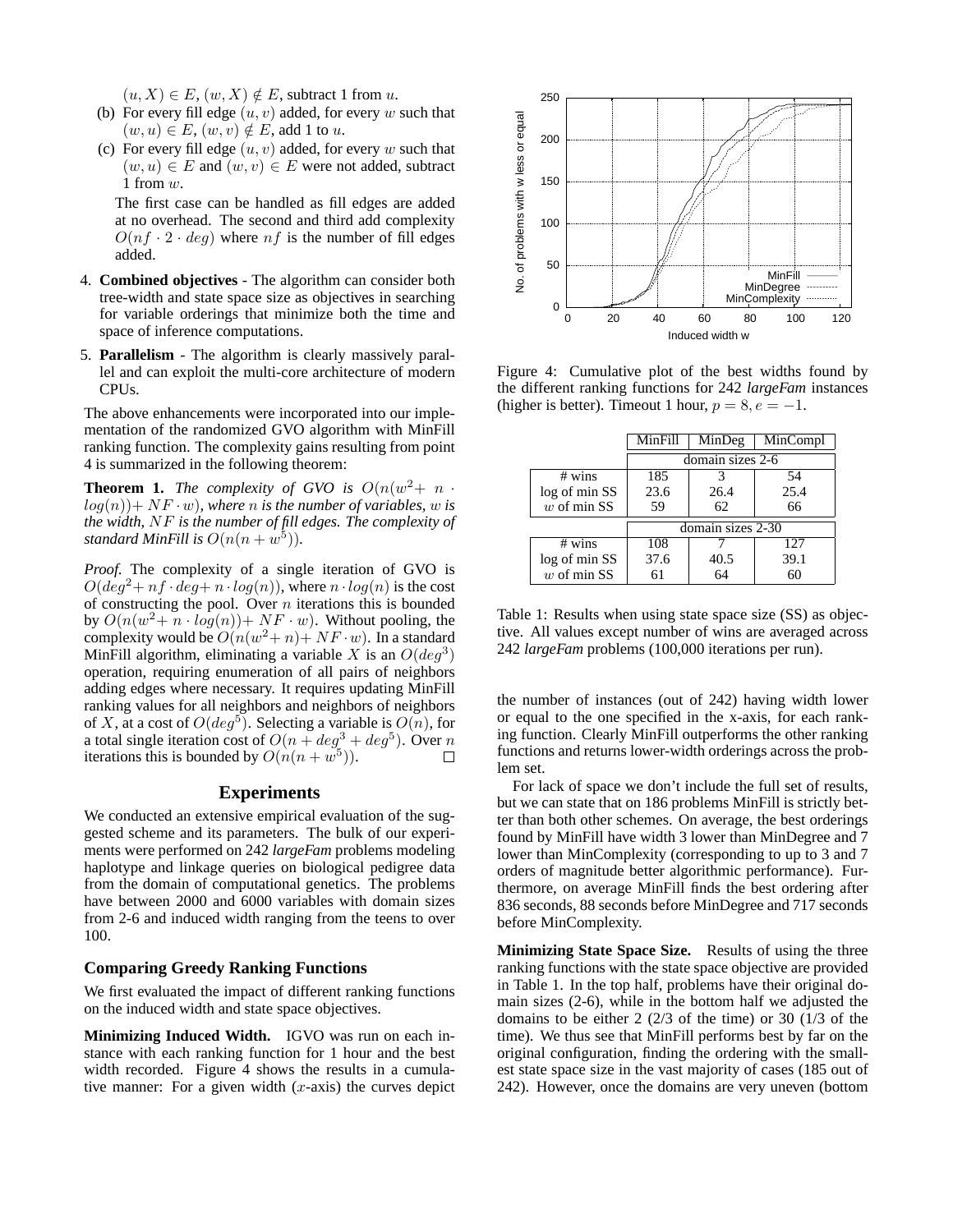

Figure 5: Magnified cumulative plot comparing various pool sizes (e = −1, timeout 30 minutes, *largeFam* problems).

half of the table), MinComplexity ranking function outperforms MinFill in finding smallest state space size in more cases (127 vs 108), while MinFill has smaller average state space size.

### **The Effect of Randomization**

Strictly greedy algorithms can get stuck in local minima, even with random tie-breaking. This is particularly true when few ties occur while running GVO on a problem instance. To escape such minima, IGVO is augmented with the option of making a greedily suboptimal choice, where we don't pick a variable with lowest cost, but instead choose among a pool (size  $p$ ) of lowest-cost variables. In particular, the probability of picking variable  $X$ is  $VC(X)^e / \sum_{Y \in P} VC(Y)^e$ , where e is a weighing constant and P is the pool. In this form,  $e = 0$  yields a uniform distribution,  $e < 0$  gives preference to variables with lower cost, and  $e > 0$  leans towards variables with higher cost.

Figure 5 contrasts a standard MinFill implementation against IGVO with exponent  $e=-1$  and varying pool sizes, focusing on a small part of the cumulative plot for readability. We observe that performance improves as the pool size increases from 1 to 4 to 8, but not much after that (if at all).

Varying the value of e does not have a major impact on the overall solution, but we found that  $e = -1$  discovered the best width sooner than  $e = 0$  or  $e = 1$ . For instance, with  $p = 8$ , the minimum width ordering was found after an average of 478 seconds with  $e = -1$ , compared to 888 seconds and 946 seconds for  $e = 0$  and  $e = -1$ , respectively.

## **Comparison with Standard MinFill**

We furthermore conducted a comparison of IGVO against a standard MinFill implementation<sup>1</sup>. In addition to the  $242$ 



Figure 6: Magnified cumulative plot comparing standard MinFill, single-threaded IGVO, and 12-threaded IGVO on *type4* problems. Timeout 1 hour.

|          |        | standard |    | IGVO(1) |     | IGVO(12)   |     |      |
|----------|--------|----------|----|---------|-----|------------|-----|------|
| instance | $\, n$ | iter     | w  | iter    | w   | iter       | w   | spd  |
| $100-18$ | 7,435  | 6,430    | 51 | 26.689  | 48  | 324,664    | 48  | 12.2 |
| 110-19   | 7.303  | 3.852 54 |    | 13,005  | 52  | 158,806 51 |     | 12.2 |
| 120-18   | 8.656  | 6.594    | 47 | 17.604  | 45  | 211.830    | 44  | 12.0 |
| 120-25   | 9.171  | 3.789    | 57 | 14.576  | -56 | 176.156 54 |     | 12.1 |
| 130-20   | 9.328  | 3.167    | 60 | 12.541  | 58  | 154.647    | 57  | 12.3 |
| 130-22   | 10.271 | 3.747    | 56 | 13.107  | 52  | 168.635    | 52  | 12.9 |
| 140-23   | 10.998 | 2.318    | 61 | 7.654   | 60  | 91.576     | .57 | 12.0 |
| 150-22   | 11.799 | 2.636    | 57 | 8.423   | .54 | 99.949     | 53  | 11.9 |
| 170-18   | 12.186 | 2.202    | 59 | 6,913   | 55  | 82.756 55  |     | 12.0 |
| 170-22   | 14.641 | 2.795 58 |    | 8.147   | 56. | 97.423     | -54 | 12.0 |
| 190-19   | 15.433 | 3.044    | 56 | 6.473   | .54 | 77.287     | 52  | 11.9 |
| 190-21   | 15.125 | 5.284    | 43 | 9.545   | 42  | 115.048    | 40  | 12.1 |

Table 2: Exemplary results comparing standard MinFill with single- and 12-threaded IGVO ( $p=8, e=-1$ ) on *type4* problems. n denotes the number of problem variables, iter is the number of ordering iterations performed within 1 hour,  $w$ the best width found, spd the parallel speedup of IGVO(12).



Figure 7: Time savings relative to standard MinFill across a subset of 100 *largeFam* instances (20,000 iterations each).

<sup>&</sup>lt;sup>1</sup>An earlier version of our standard MinFill was used in the UAI-2010 competition with solver(s) that won first place in 4 categories, and was subsequently improved/enhanced, yielding the standard MinFill used in this paper. It eliminates all simplical vertices as described in Figure 2 and uses random tie-breaking without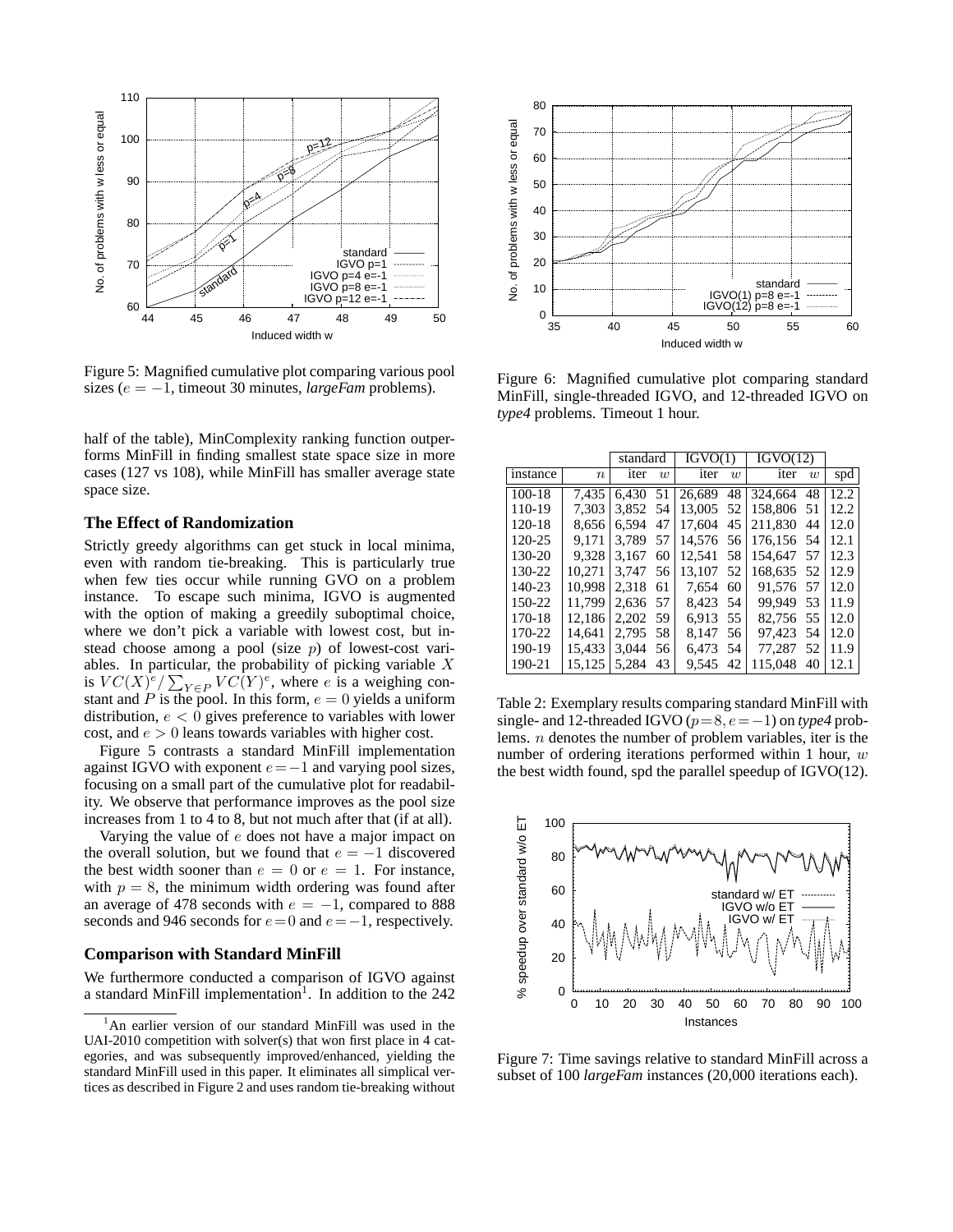|          |                  |          |    | previous | new |          |  |
|----------|------------------|----------|----|----------|-----|----------|--|
| instance | $\boldsymbol{n}$ | $\kappa$ | w  | space    | w   | space    |  |
| 110-21   | 7.675            |          | 37 | 16 TB    | 33  | $215$ GB |  |
| $140-20$ | 9.355            |          | 35 | 10 TB    | 28  | 4 GB     |  |
| 180-21   | 14.157           |          | 38 | 9 TB     | 31  | 67 GB    |  |
| 200-18   | 15.319           |          | 36 | 19 TB    | 30  | 41 GB    |  |

Table 3: Four *type4* problems that were previously infeasible because of their space requirements, but are now solvable  $(n)$ is number of problem variables,  $k$  max. domain size).

problem instances used before, we also ran experiments on 82 *type4* problems from the domain of genetic linkage analysis as used in (Kask, Dechter, and Gelfand 2010) and on which we will focus in the following. (Size ranges from several thousand to more than fifteen thousand variables; timeout was set to 1 hour.)

Figure 6 summarizes the results in the same cumulative manner as before; it includes standard MinFill as well as single- and 12-threaded IGVO ( $p=8, e=-1$ ). Table 2 also lists detailed results for a number of instances. Focusing first on single-threaded execution, we observe the following:

- IGVO benefits from the strategy of pooling non-optimal choices and consistently finds orderings with lower width than standard MinFill, evidenced by the difference between the two respective curves in Figure 6 and the examples in Table 2.
- Efficient data structures and implementation allow IGVO to perform many more iterations – often more than 3 times as many – in the same time as the standard implementation (cf. Table 2), in spite of the additional overhead from pooling. Figure 7 provides further evidence of this speedup, with more than 80% time savings across a subset of 100 problem instances.

**Parallelization.** Table 2 and Figure 6 also include the results of running IGVO with 12 parallel threads (on dual 6 core CPUs, i.e. 12 cores). Apart from the fact that it returns further improved orderings, we see that the parallel algorithm completes roughly 12 times as many iterations as the single-threaded one, confirming fairly linear scaling as expected. (Speedups greater than 12 can be explained by the increasing impact of early termination as the minimum width improves with the number of iterations.)

**Early Termination.** Figure 7 also shows the relative impact on time of early termination. We see that it gives a significant speedup (between 20 and 40%) when applied to standard MinFill. In case of IGVO, however, which already incorporates a host of other optimizations and extensions, it only provides a small additional benefit – about 5% on average.



Figure 8: Cumulative plot comparing standard MinFill, single-threaded IGVO, and 12-threaded IGVO on protein folding problems. Timeout 1 hour.

|                     |                  | standard       |                  | IGVO(1)        |                | IGVO(12)       |     |      |
|---------------------|------------------|----------------|------------------|----------------|----------------|----------------|-----|------|
| instance            | $\boldsymbol{n}$ | iter           | $\boldsymbol{w}$ | iter           | $\overline{w}$ | iter           | w   | spd  |
| pdb1e18             | 618              | $1.72E + 5$    | 37               | $8.61E + 5.32$ |                | $1.02E + 7$    | 31  | 11.8 |
| pdb1gnt             | 443              | $3.28E + 5$    | 33               | $1.53E+6$ 26   |                | $1.82E+7$      | -25 | 11.9 |
| pdb1i24             | 337              | $4.46E + 5$    | 33               | $2.20E+6$ 27   |                | $2.62E+7$      | 27  | 11.9 |
| pdb1m6i             | 375              | $4.88E+5.32$   |                  | $2.06E+6$ 25   |                | $2.45E+7$ 25   |     | 11.9 |
| pdblnqe             | 457              | $3.82E+5.34$   |                  | $1.56E+6.31$   |                | $1.81E+7.30$   |     | 11.5 |
| pdb1qpk             | 332              | $4.13E + 5$    | 32               | $2.38E+6$ 26   |                | $2.87E+7$ 26   |     | 12.1 |
| pdb1c3r             | 636              | $1.48E + 5$    | 40               | $7.01E + 5.32$ |                | $8.33E+6.32$   |     | 11.9 |
| pdb1e3d             | 1298             | $4.09E+4.59$   |                  | $1.83E+5.53$   |                | $2.30E + 6.53$ |     | 12.5 |
| pdbleg5             | 609              | $1.63E+5.37$   |                  | $7.46E+5.32$   |                | $8.91E+6.32$   |     | 12.0 |
| pdb1fnn             | 658              | $1.82E+5$ 27   |                  | $7.57E + 5$ 24 |                | $8.99E+6$ 23   |     | 11.9 |
| pdb1gnl             | 866              | $1.38E+5.34$   |                  | $4.94E+5.30$   |                | $5.95E+6$ 29   |     | 12.0 |
| pdb1h80             | 744              | $1.92E+5.33$   |                  | $6.69E+5.30$   |                | $7.92E + 6.29$ |     | 11.9 |
| pdb1i2m             | 919              | $1.07E + 5.39$ |                  | $4.35E+5.34$   |                | $5.09E + 6.34$ |     | 11.7 |
| pdb1i7n             | 530              | $2.79E + 5$ 29 |                  | $1.17E + 6$ 26 |                | $1.41E + 7$    | 25  | 12.0 |
| pdb1 <sub>jet</sub> | 457              | $2.40E+5.36$   |                  | $1.25E + 6$    | -31            | $1.46E + 7$    | 30  | 11.7 |

Table 4: Exemplary results comparing standard MinFill with single- and 12-threaded IGVO ( $p = 8, e = -1$ ) on protein folding problems (max. domain size  $k = 81$ ). *n* denotes the number of problem variables, iter is the number of ordering iterations performed within 1 hour,  $w$  the best width found, spd the parallel speedup of IGVO(12).

#### **Pushing the Boundaries of Feasibility**

Table 3 lists four problem instances whose massive memory requirements of many terabytes made solving them previously impossible, even for powerful schemes utilizing external memory (Kask, Dechter, and Gelfand 2010). Running IGVO(12) for one hour, however, yielded good orderings that allow for solving these instances with mere gigabytes of hard disk space, a significant improvement.

### **Protein Folding Problems**

We conducted another set of experiments on 138 protein folding / side-chain prediction problems modeled as Markov networks (Yanover and Weiss 2002) – here the max. do-

pooling. However, updating each vertex takes  $O(deg^3)$  time as opposed to the  $O(n f \cdot deg)$  of the optimized variant. In addition, the standard implementation is run iteratively and employs the early termination criteria.